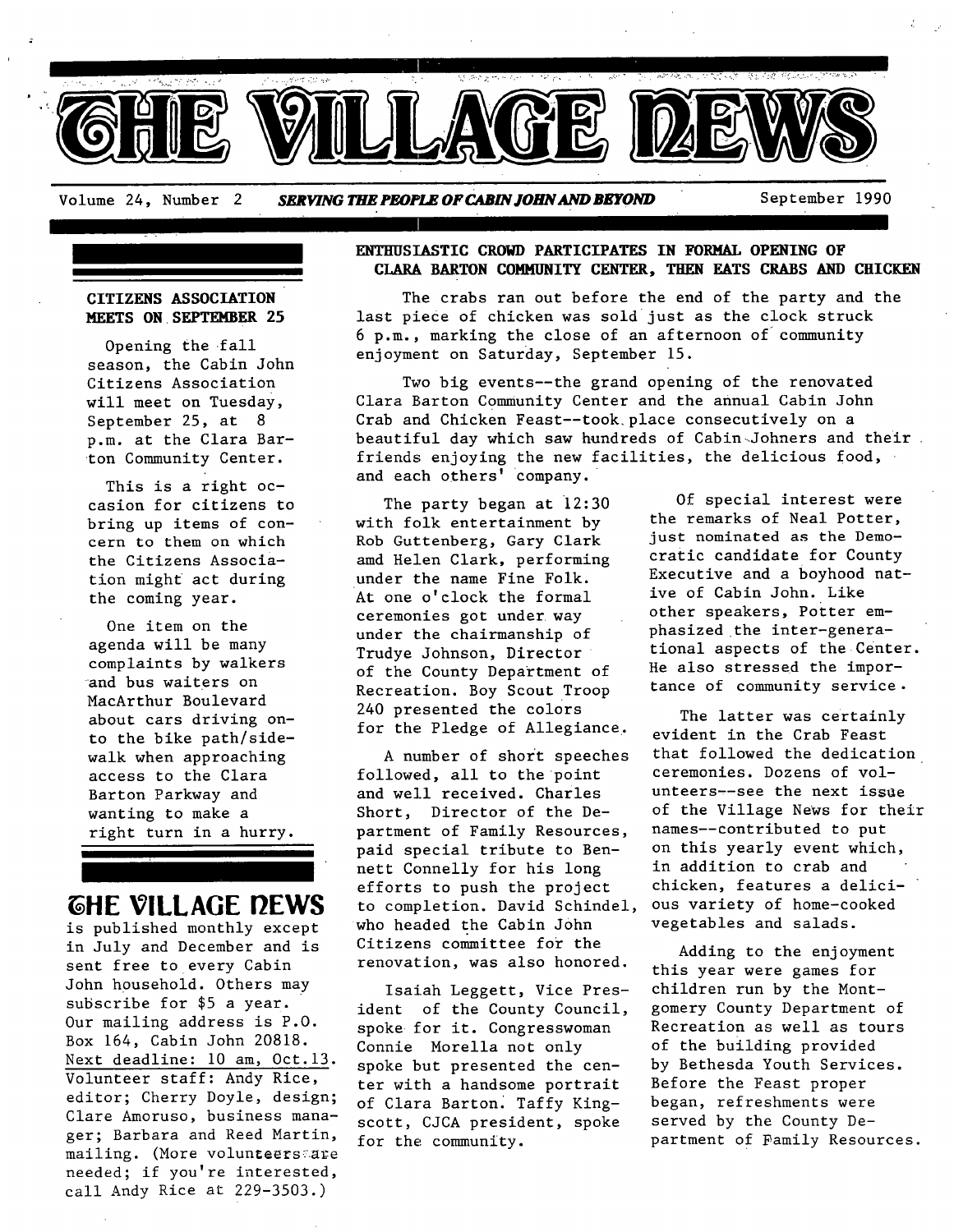#### **LETTERS TO THE EDITOR...**

#### **Post Office Open House**

The Postmaster and the employees of the Cabin John Post office are planning an "Open House" in the very near future. At this time, we are seeking your help and your ideas. Maybe you would like to set up an exhibit or display. We all know that Cabin John is quite an historic community. This is also the time to have a special cancellation (postmark).Please contact the Cabin John Post Office at 229-6970.

> --LaVerne Baptist Postmaster

#### **-NEWS OF THE COMMUNITY...**

...The Clara Barton Center for Children is having a gift wrap sale to raise funds for its scholarship program. A broad selection of wrapping paper, suitable for many occasions, will be available through Friday, Sept 28. The Center is located in the Clara Barton Building, 75th and MacArthur; phone 320-4565.

...Thanks go to Donatella Clark for running the Cabin John Free Swim Program all summer long. Many of our youngsters (and adults) took advantage of this program, offered in cooperation with the Palisades Swimming Pool.

...Home town boy makes good! Not all Cabin Johners may know that Neal Potter, winning Democratic candidate for County Executive, is a native of Cabin John, having grown up on a farm off MacArthur Boulevard approximately where the Beltway now runs. His "alma mater" is the Clara Barton School (now the Clara Barton Community Center).

#### **FITNESS ROOM AT CLARA BARTON COMMUNITY CENTER IS NOW OPEN; NEMBERSHIPS AVAILABLE AT LOW FEE**

**I** 

As of September 17 the Fitness Room at the Clara Barton Community Center went into operation. Equipped with stationary bicycles, weight lifting equipment, and many other items to enhance physical fitness, the room will open at 1:30 every day (except Sunday) andwill close at the following hours:

| Monday $6 \, \text{p.m}$                                   | Thursday $7:30$ p.m. |
|------------------------------------------------------------|----------------------|
| Tuesday 9 p.m.                                             | Friday 6 p.m.        |
| Wednesday 9 p.m.                                           | Saturday 4:30 p.m.   |
| (On Saturdays the room will re-open from $7$ to $10$ p.m.) |                      |

The room is open to members only at the following rates: Six-month membership \$i0; one year membership \$20.

The Center is now offering also a free drop-in program, Monday through Friday, from 3 to 6 p.m., featuring table tennis and billiards.

Many classes--too many to list here--also take place at the Center, particularly dancing, aerobics, and karate. There is also a "popsicle play" period on Tuesdays from 4 to 6 p.m. For information on all of these, contact the Center at 229-0010.

To introduce fitness activities, there will be a free one-hour program, for both men and women, on Monday, October i, or Monday, 0ctober 8. Call 229-0010 for the exact date.

## **UP AND DOWN MacARTHUR BOULEVARD...**

... Big doings at Glen Echo Park, where the Glen Echo Park Foundation is in the midst of its matching campaign for the Spanish ballroom. The dance schedule looks as follows:

- Oct. 5 Cajun ("Allons Y"), \$7, workshop 7:30, dance 8:30
- Oct. 14 Contras, squares ("Evening Star"), \$8, 7:30
- Oct. 26 Contras, squares ("Capital Quicksteps"),\$8, 8:30
- Oct. 27 Civil War Ball ("Pfeiffer Musical Quadrumvirate"),\$3, workshop, 8 pm; \$9, dance, 9 pm.

Coming up on November 8, from i0 am to 9 pm in the Spanish Ballrom, is "Adventures in Attic Treasures", a sale/auction with entertainment. "Treasures" are currently being accept-

ed: antiques, artwork, gourmet dinners, vintage clothing, etc. Details:320-2330.

...Like to run, jog, or stroll? Here's your chance: on Sunday, October 14, there will be three joint events: a 10-K run out-and-back on Wilson Lane from MacArthur Boulevard to Old Georgetown Road; a 1-mile jog along part of Wilson Lane; or a neighborhood stroll through adjoining neighborhoods. The events start at 8 a.m. for the run and 8:15 for the jog, with runners, joggers, and strollers all ending up at Glen Echo Park for an all-you-can-eat pancake breakfast.

Proceeds from the event go 25% to the Glen Echo Park Foundation, 60% to the Wilson Lane Trust Fund, and 15% to the Wilson Lane Safety Coalition, latter two organizations being concerned with safe biking, walking and driving on Wilson Lane. (Continued on page 4)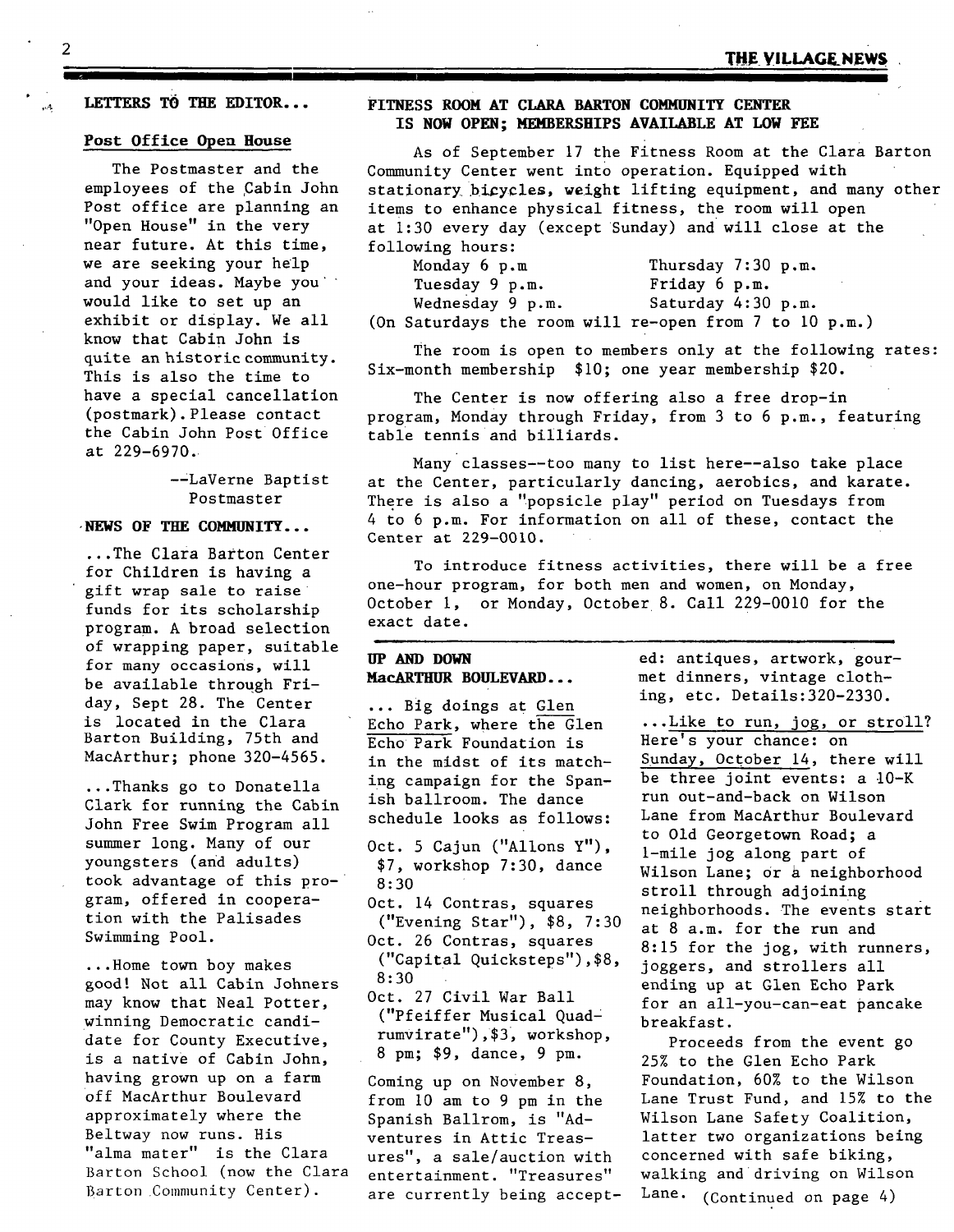#### **THE VILLAGE NEWS**

**I** II I[ **II I** 

| CABIN JOHN CITIZENS ASSOCIATION FINANCIAL REPORT<br>$1989 - 1990$ |           |
|-------------------------------------------------------------------|-----------|
| BALANCE IN CRESTAR BANK<br>AT 6/30/89                             | \$2055.16 |
| INCOME, 6/30/89 - 6/30/90                                         |           |
| Membership Dues                                                   | \$2756.00 |
| Interest on checking                                              | \$207.87  |
| 1989 Crab feast proceeds                                          | \$2880.97 |
| Sales of T shirts and<br>bicentennial brochures                   | \$231.75  |
| Donations to CJCA                                                 | \$224.00  |
| Donations to CJCA<br>for Village News                             | \$980.75  |
| Ads in Community Directory                                        | \$1625.00 |
| TOTAL INCOME                                                      | \$8906.34 |
| <b>EXPENSES</b>                                                   |           |
| 1988 Crab Feast Expenses                                          | \$1555.28 |
| Distribution of Crab Feast<br>Proceeds                            |           |
| CJ - Brookmont.<br>3/4 year old school                            | \$400.00  |
| Glen Echo Park Fndtn. \$200.00                                    |           |
| Clara Barton Center                                               | \$400.00  |
| C.J. United Methodist                                             | \$200.00  |
| CJCA Contributions to<br>Village News                             | \$1000.00 |
| Transfer of donations to<br>CJCA for <u>Village News</u>          | \$980.75  |
| Christmas Party                                                   | \$95.70   |
| Directory Expenses                                                | \$42.37   |
| Postal Box Rental                                                 | \$19.50   |
| Knopf & Burka, attorneys                                          | \$697.75  |
| Bank charges, checks<br>returned                                  | \$23.40   |
| TOTAL EXPENSES                                                    | \$5614.75 |
| INCOME LESS EXPENSES                                              | \$3291.59 |
| <b>BALANCE AT 6/30/89</b>                                         | \$2055.16 |
| <b>BALANCE AT 6/30/90</b>                                         | \$5346.75 |
| Respectfully submitted;<br>766<br>John R. Crook<br>Treasurer      |           |

# **COUNTY COUNCIL CANDIDATES INVITED TO SPEAK AT OCTOBER 23 MEETING**

For the first time this year, some members of the County Council will be elected by districts. The two candidates from our district--Marilyn Goldwater (D) and Betty Ann Krahnke (R)--have been invited to speak at the October 23 Citizens Association meeting.



## CABIN JOHN UNITED METHODIST CHURCH

9:45 Sunday School: Children through Adults

ii:00 Worship (child care provided) Fellowship time after worship service

Pastor J. David Roberts



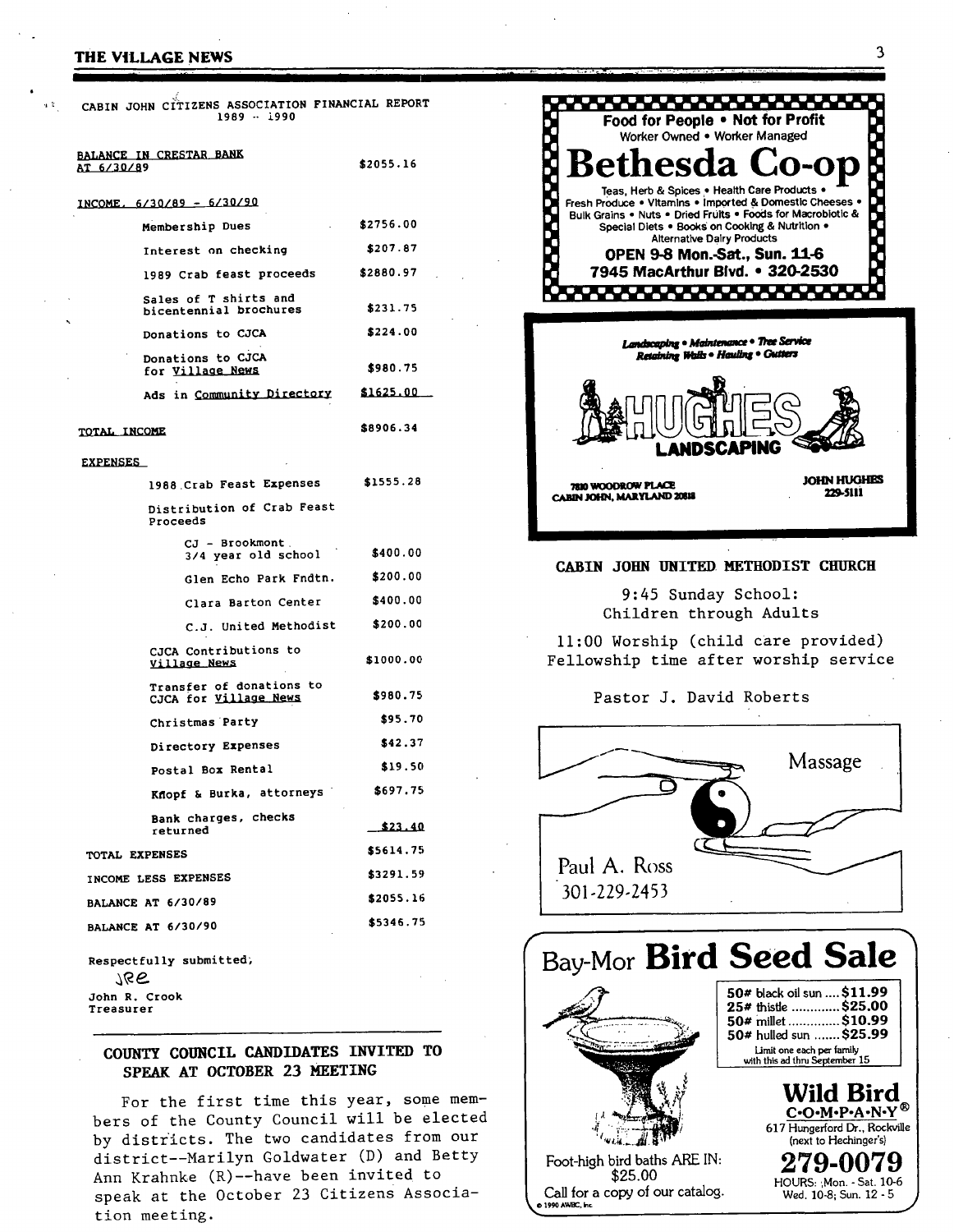

4



#### **CLEANING AND LINING OF WATER PIPES EXPLAIN THE ABOVE-GROUND PIPES AND HOSES ON OUR STREETS**

Have you been wondering what the rubber hoses and slightly leaking temporary pipes are doing on the streets of Cabin John?

For a full explanation the Village News is grateful to our sister publication, the Bannockburn Newsletter, which checked the matter out fully and from whose report the following story has been written.

According to the Washington Suburban Sanitary Commission, the above-ground system has been installed temporrily so that the Spiniello Construction Company can clean and line the main water pipes with a cement mortar lining.

Prior to 1966, many of the water mains in our area did not have factory-installed cement lining. As a result, deposits form inside the pipes and the water becomes discolored.

The temporary system bypasses individual water meters, so water is free to householders while the system is in place. However, cars and even lawnmowers can sever or break the hoses, resulting in leaks that stop water en tirely or lower water pressure in the affected houses. In case of such an emergency, call the WSSC emergency line, 699- 4555, for immediate repair service.

Other than emergencies, any complaints or questions will be handled by WSSC supervisor of maintenance and reconstuction Phil Hannon at 585-4010 or by Commission inspector Mark Newman at 495- 9386 (also available in person in blue truck monitoring progress on the renewal project).

#### **TRANSPORTATION DEPARTMENT STUDYING INTERSECTION**

At the request of the Cabin John Citizens Association, the County Department of Transportation is studying the intersection of MacArthur Boulevard and Seven Locks Road to find out whether any changes in design or traffic control are needed.

Also under study is the Seven Locks Road exit from the shopping center which has a difficult sight line for drivers entering the street.

The DOT study--which is expected to last at least three months--will look at flow of traffic, accidents, and sight lines, before reaching recommendations on possible traffic signals or highway redesign.

## (Continued from page  $2$ )

Registrations at \$12 up to October 6 (\$15 thereafter) should be payable to "Wilson Lane Events" and sent to Glen Echo Park Foundation, 7300 MacArthur Boulevard, Glen Echo 20812, 320-2330. Every participant gets a free T-shirt, and awards will go the top three female and male finishers in the 10-K run, as well the top three male and female finishers in the following age groups: 19 and under, 20-24, 25-29, 30-34, 35-39, 40-49, 50-59, and 60 and over.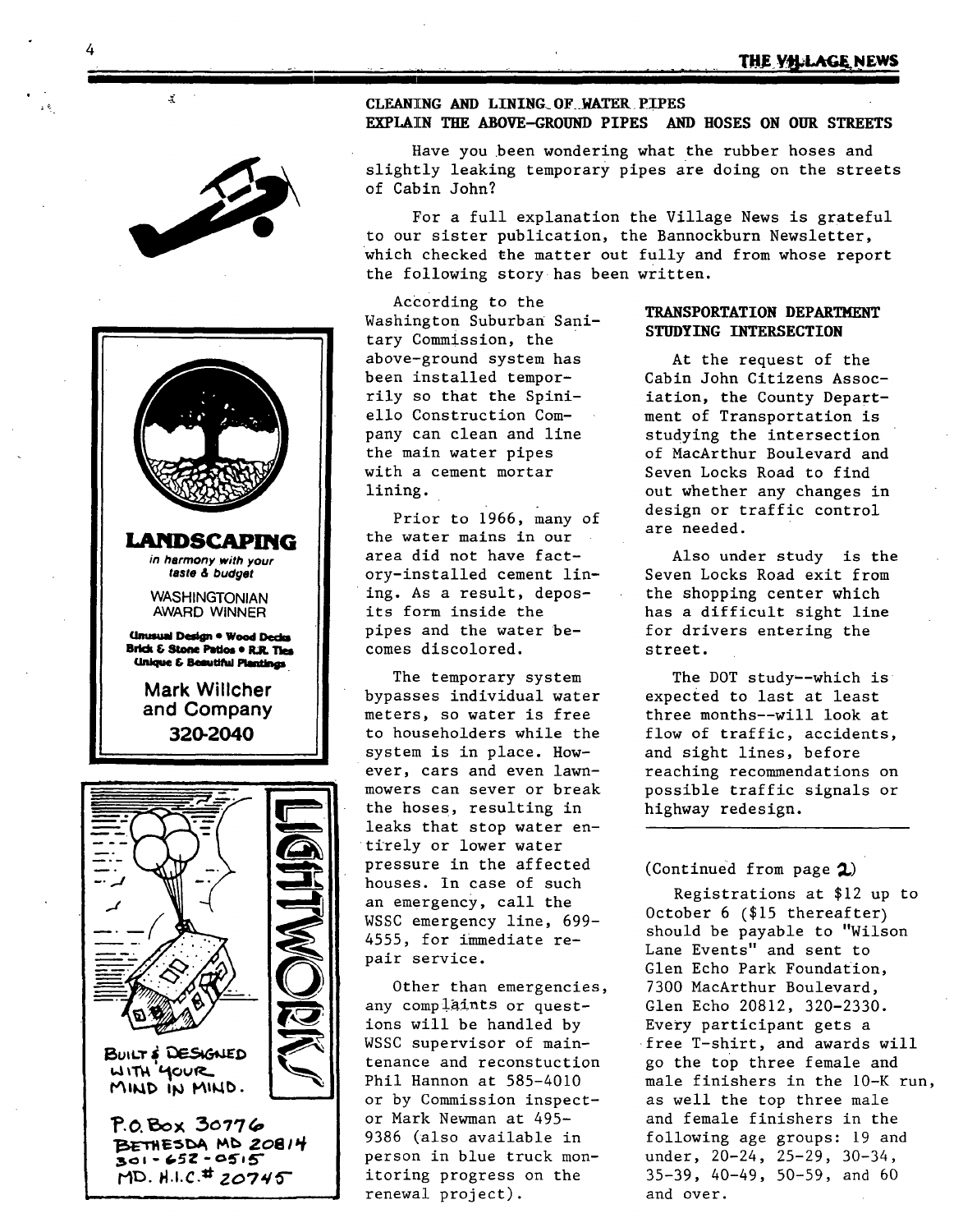#### **THE VILLAGE NEWS**

# **CHURCH ANNOUNCES**  $DINNER$ , **RUMMAGE SALE**

A spaghetti dinner will be held from 4 to 7 p.m. on Saturday, September 29, at the Cabin John United Methodist Church, 77th and Mac-Arthur. Donations are \$6 for adults and \$3 for children i0 and under.

The well-attended annual church rummage sale will take place on Friday, October 26 (from I0 a.m. to 7 p.m.) and on Saturday, October 27 (from i0 a.m. to 4 p.m.). To donate items, please call Jean Maggio at 229-6301.

# **CO-OP TO CELEBRATE ITS FIFTEENTH ANNIVERSARY**

Sunday, November 4, at 7:30 p.m. is the time of fifteenth birthday party dinner and celebration of the Bethesda Co-op , featuring Mexican food and music. For information, call 320-2530.

Also in November, on the llth, the Co-op will sponsor a 10K "Run for Life" to benefit Whitman Walker Clinic. Details in the next issue of the Village News.

#### **POPULAR FEATURES RETURN TO WILD BIRD CENTER**

Two popular activities return to the Cabin John Wild Bird Center in October. On Saturday, October 6, from noon to 4 p.m., Ranger Bill Trautman will bring owls, hawks, vultures, snakes and other wildlife. Trautman is a wildlife rehabilitator. A week later, on October 13, also from noon to 4, comes the Binocular Showdown and Scopes Trial, a chance to see and compare a wide selection of binoculars and spotting scopes.

# **PAIN? ARE YOU EXPERIENCING: • PAIN IN YOUR HEAD, NECK, SHOULDER, OR ARMS? , PAIN IN YOUR BACK, HIPS, BUTTOCKS, OR LEGS? • HEADACHES, DIZZINESS, NUMBNESS, OR TINGLING? • MUSCLE BURNING, ACHING, OR TIGHTNESS? CHIROPRACTIC CAN HELP! CLARK CHIROPRACTIC CENTER 418 E. DIAMOND AVENUE GAITHERSBURG, MD 20877 (16 MINUTES FROM CABIN JOHN) 926-1500.**

**WHY LIVE WITH** 



**DR. STEVEN E. CLARK CABIN JOHN RESIDENT FOR 20 YEARS**  *"LET ME HELP YOU REACH YOUR FULL HEALTH POTENTIAL"* 



**FREE CONSULTATION WITH THIS AD (\$30 VALUE) CHIROPRACTIC CARE IS COVERED UNDER MOST INSURANCE PLANS** 

**BARBARA ABEILLE MCBR Multi-Million Dollar**  Member **Licensed** in DC & MD



Because I'm experienced. Because I'm local.

Because I'm active in the community and committed to its welfare.

Because I can back up your sale with innovative, effective marketing.

**Because I care!** 

# **BARBARA ABEILLE**

(H) 301-320-5391 (O) 202-363-9100<br>4801 Massachusetts Avenue, N.W. Washington, D.C. 20016 4801 Massachusetts Avenue, N.W., Washington, D.C. 20016 ~